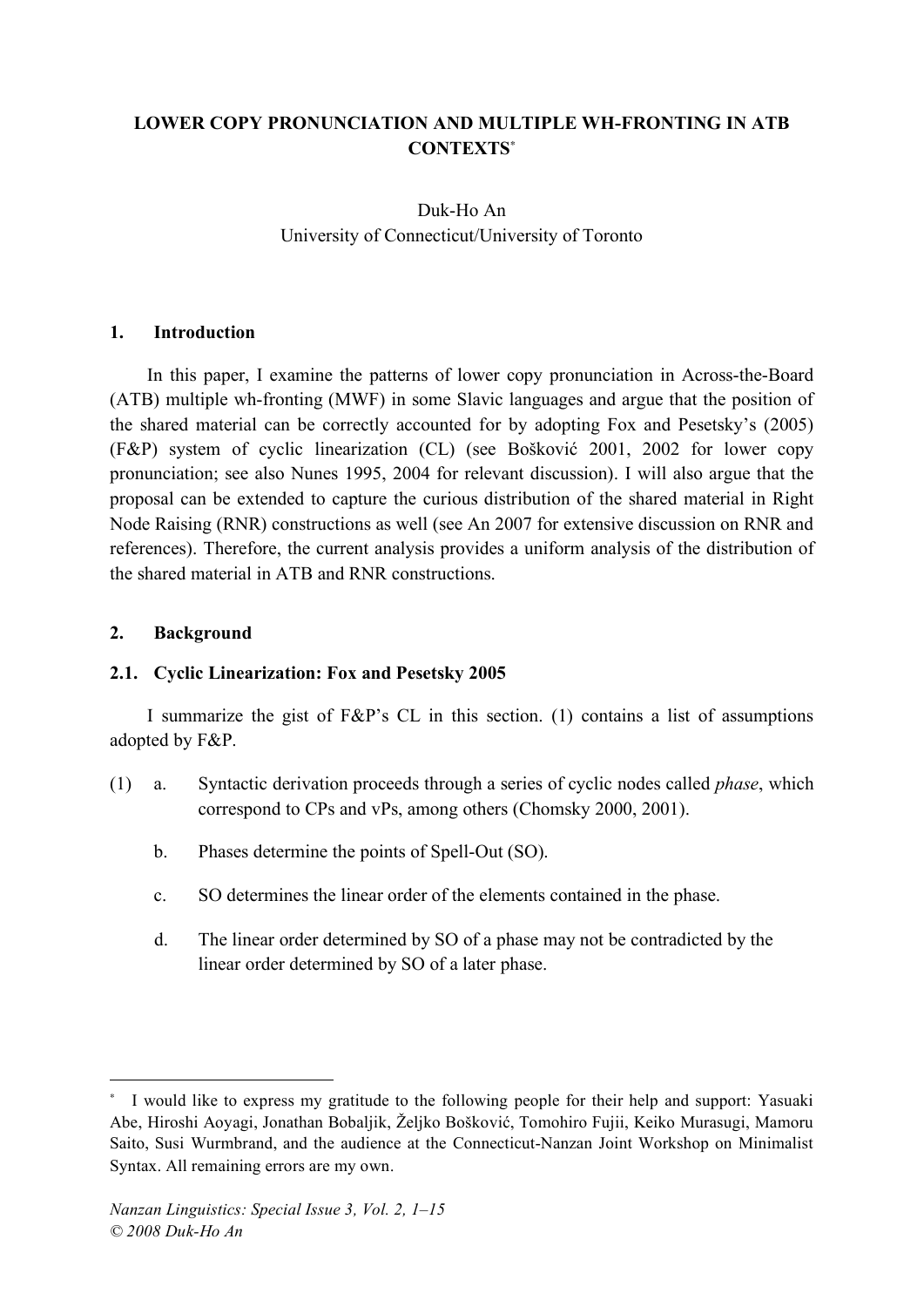For expository convenience, I will call the condition in (1) the *Principle of Order Preservation* (POP). (2) schematically illustrates how CL works.  $(X > Y$  means 'X precedes Y.')

(2)

|               | Syntax                                                                                        | Spell-Out | Linear Order |
|---------------|-----------------------------------------------------------------------------------------------|-----------|--------------|
| a             | $\lceil_{\text{vP}}\text{A}\text{B}\text{C}\rceil$                                            |           | A > B > C    |
|               | $\begin{bmatrix} CP & A & B & V & L \end{bmatrix}$                                            |           | A > B > C    |
| $\mathcal{C}$ | $\begin{bmatrix} CP & B & A \end{bmatrix}$ [ $\begin{bmatrix} VP & t & t & C \end{bmatrix}$ ] |           | B > A > C    |

When the derivation reaches (2), the vP is spelled out, resulting in the ordering relation given in the right column. Suppose that in the course of the subsequent derivation, A and B move out of the vP. Suppose further that A moves to a position higher than the landing-site of B, as in (2). When the CP is spelled out, the resulting ordering relation, given in the right column of (2), is consistent with the previous ordering relation in (2). Therefore, no problem arises. Suppose on the other hand that B moves higher than A, as in (2). It is easy to see that SO of the CP will result in an ordering relation that is not consistent with the previous ordering relation in (2). F&P claim that derivations like (2) are ruled out by the POP.

F&P argue that CL accounts for a peculiar property of Scandinavian languages regarding object shift (OS), usually subsumed under the so-called Holmberg's generalization (HG). The data in (3) illustrates the typical pattern of OS in Swedish.

|  | (3) a. Jag kysste henne inte $[vP]$ t <sub>v</sub> t <sub>o</sub><br>I kissed her not      |  |                                          |  |
|--|--------------------------------------------------------------------------------------------|--|------------------------------------------|--|
|  | b. $*$ att jag henne inte [ <sub>VP</sub> kysste t <sub>0</sub> ]<br>that I her not kissed |  |                                          |  |
|  |                                                                                            |  | <i>I</i> have her not kissed (F&P, p.17) |  |

Simplifying somewhat, what HG says is that an object can raise out of a VP only if the verb also moves out of it, as in (3) (see Holmberg 1999 for relevant discussion and references). F&P argue that this property can be straightforwardly accounted for by CL. Consider the derivation in (4).

|  | (4) a. $[\text{VP} \quad V \space O]$                                               |  | $\Rightarrow$ order: $V>0$ | $(=(3))^1$ |
|--|-------------------------------------------------------------------------------------|--|----------------------------|------------|
|  | b. [CP S V O Adv [vp t <sub>v</sub> t <sub>0</sub> ] $\Rightarrow$ order: S>V>O>Adv |  |                            |            |

The crucial point in (4) is that the relative order between V and O remains constant after the SO of the VP and the CP. Therefore, no violation of the POP arises. On the other hand, in (3) and (3), whose derivation is schematically represented in (5), the POP is violated, since a contradiction with respect to the relative order between V and O arises.

F&P assume that in Scandinavian, VP is a Spell-Out domain.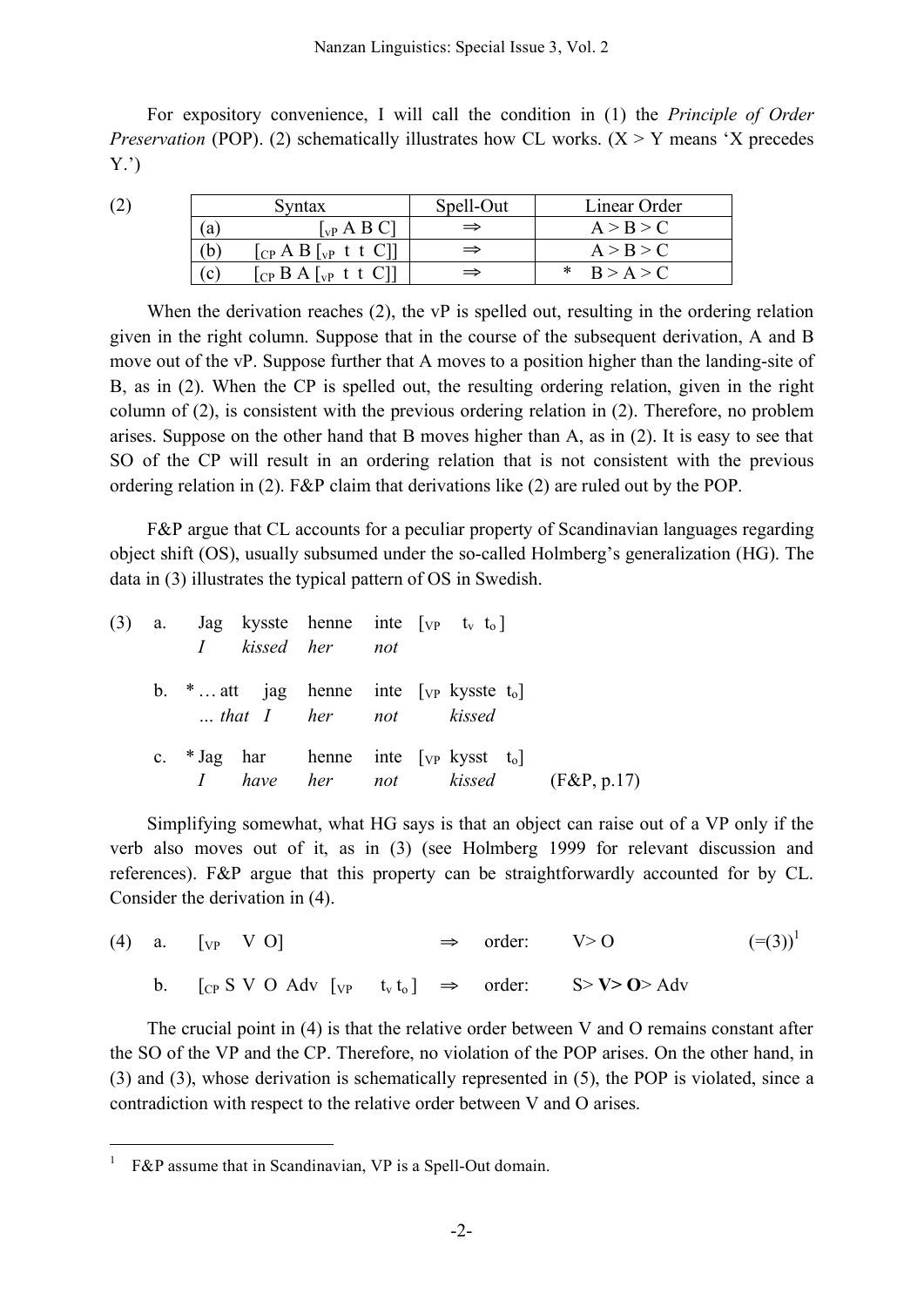(5) a.  $\lbrack v \rbrack v \rbrack$   $\Rightarrow$  order:  $V > 0$  (=(3), (3))

b.  $[\text{CP } S \text{ (aux) O} \text{ Adv } [\text{VP} \text{ V } t_0] \Rightarrow \text{order: } *S > (\text{aux}) > \text{O} > \text{Adv} > V$ 

## **2.2. Deletion Analysis of ATB Constructions**

In this section, I will briefly discuss the assumptions I adopt regarding ATB constructions. Basically, I assume that an ATB construction like (6) involves a full-clausal coordination that is subsequently reduced by PF deletion, as shown in (7) (see van Oirsouw 1987, Wilder 1994, 1997, among others, for relevant discussion). 2

- (6) **What did** John buy and Mary sell?
- (7) [**What did** John buy] and [what did Mary sell]

Regarding the deletion process in coordinated sentences, I adopt the assumptions in (8).

- (8) a. Conjunct clauses are spelled out separately (before they are conjoined), determining the *conjunct-internal* ordering relations.
	- b. Part of the conjoining process is an evaluation procedure that applies to all conjuncts, checking them for various constraints that hold for coordinated structures, including identity for deletion. <sup>3</sup> (I will call this procedure *Scan*.)
	- c. Elements affected by deletion under identity are treated as copies of a single element, which is a characteristic shared by copy-deletion.<sup>4</sup>

On these assumptions, the derivation of (7) proceeds as in (9).

- (9) a. First conjunct: what  $>$  did  $>$  John  $>$  buy
	- b. Second conjunct: what  $>$  did  $>$  Mary  $>$  sell

<sup>&</sup>lt;sup>2</sup> Various mechanisms have been proposed to explain the nature of ATB constructions, e.g., deletion (van Oirsouw 1987, Wilder 1994, 1997), factorization (Williams 1977, 1978), null operator movement (Munn 1993), parallel movement (Burton and Grimshaw 1992, Ross 1967), sideward movement (Agbayani and Zoerner 2003, Hornstein and Nunes 2002), three dimensional structure (Goodall 1983, 1987, Moltmann 1992), and multi-dominance (Citko 2003, 2005).

 $3\overline{ }$  I believe that in any theory of coordinated structures, there has to be some form of operation equivalent to Scan that checks the well-formedness of the structure, given the various forms of parallelism requirements (see, e.g., Munn 1993, Fox 2000). It may be that Scan is an interface process that applies at both LF and PF.

<sup>&</sup>lt;sup>4</sup> I am assuming that copy-deletion is also an operation of PF (Nunes 1995, 2004, Bošković 2001). Chomsky (1993, 1995) also suggests that deletion of copies may be a subcase of a broader phenomenon of ellipsis.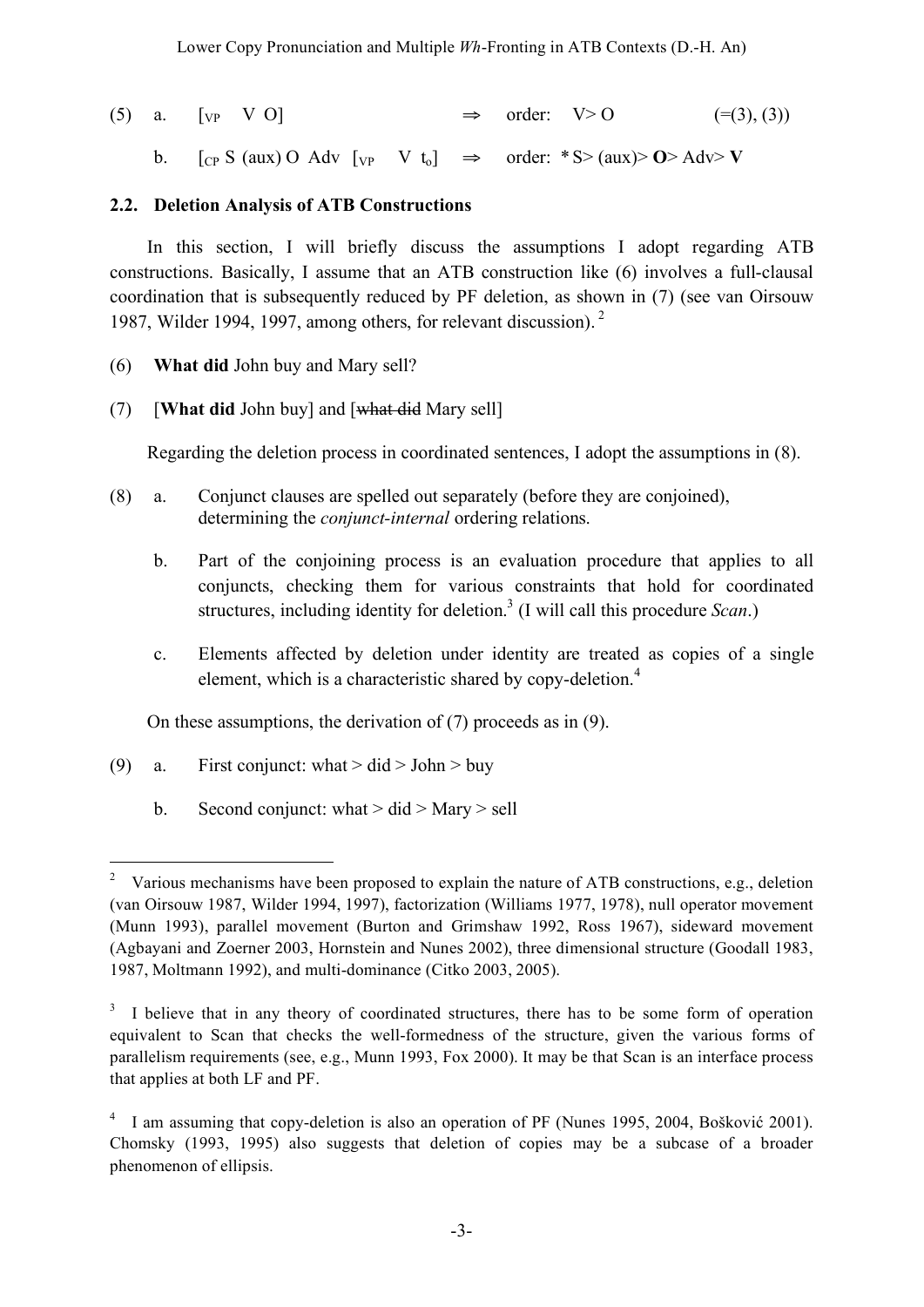- c. Conjunction, Scan, Target Selection: {what, did}
- d. Deletion: what > did > John > buy > what > did > Mary > sell

One question that arises here is why the target has to delete in the second conjunct, as in (9). In fact, as shown by the ungrammaticality of (10), deletion must not affect the target in the first conjunct.

(10) \*John buy and **what did** Mary sell?  $\lceil \frac{\text{what} \geq \text{did}}{\text{odd}} \rceil$  John  $> \text{buy} > \text{what} > \text{did} > \text{Mary} > \text{sell}$ 

Crucially, I suggest that the output of the deletion operation in question must satisfy the POP. That is, the surface position of the target after the application of deletion must be consistent with the ordering relations established before the application of deletion. Note that the position of {what, did} in (10) after the application of deletion contradicts the ordering relation in (9), according to which {what, did} has to precede {John, buy}. Therefore, the POP is violated in (10), correctly predicting the ungrammaticality.

I provide below further evidence that the current proposal is on the right track. First, note that multiple topicalization in coordinated sentences is possible, as shown by (11).

(11) *The rabbit***,** the hunter followed in vain, and *the bear*, he caught in his backyard by accident.

Moreover, topicalization can apply in an ATB fashion as well, as shown by (12). Here, the subject is also ATB-moved.

(12) **The rabbit, the hunter** followed in vain and caught in his backyard by accident.

Under the current analysis, the derivation of (12) can be represented as in (13).

(13) [**The rabbit, the hunter** followed *t* in vain] and [the rabbit, the hunter caught in his backyard by accident]

The fact that the shared material cannot appear in the second conjunct is predicted, as before, since that will violate the POP.

(14) \*[The rabbit, the hunter followed *t* in vain] and [**the rabbit, the hunter** caught in his backyard by accident].

It is also correctly predicted that the subject may not undergo ATB movement—that is, PF deletion, if the topicalized elements that precede it are not identical. This is confirmed by the ungrammaticality of (15).

(15) \**The rabbit*, **the hunter** followed in vain and *the bear*, \_\_ caught in his backyard by accident.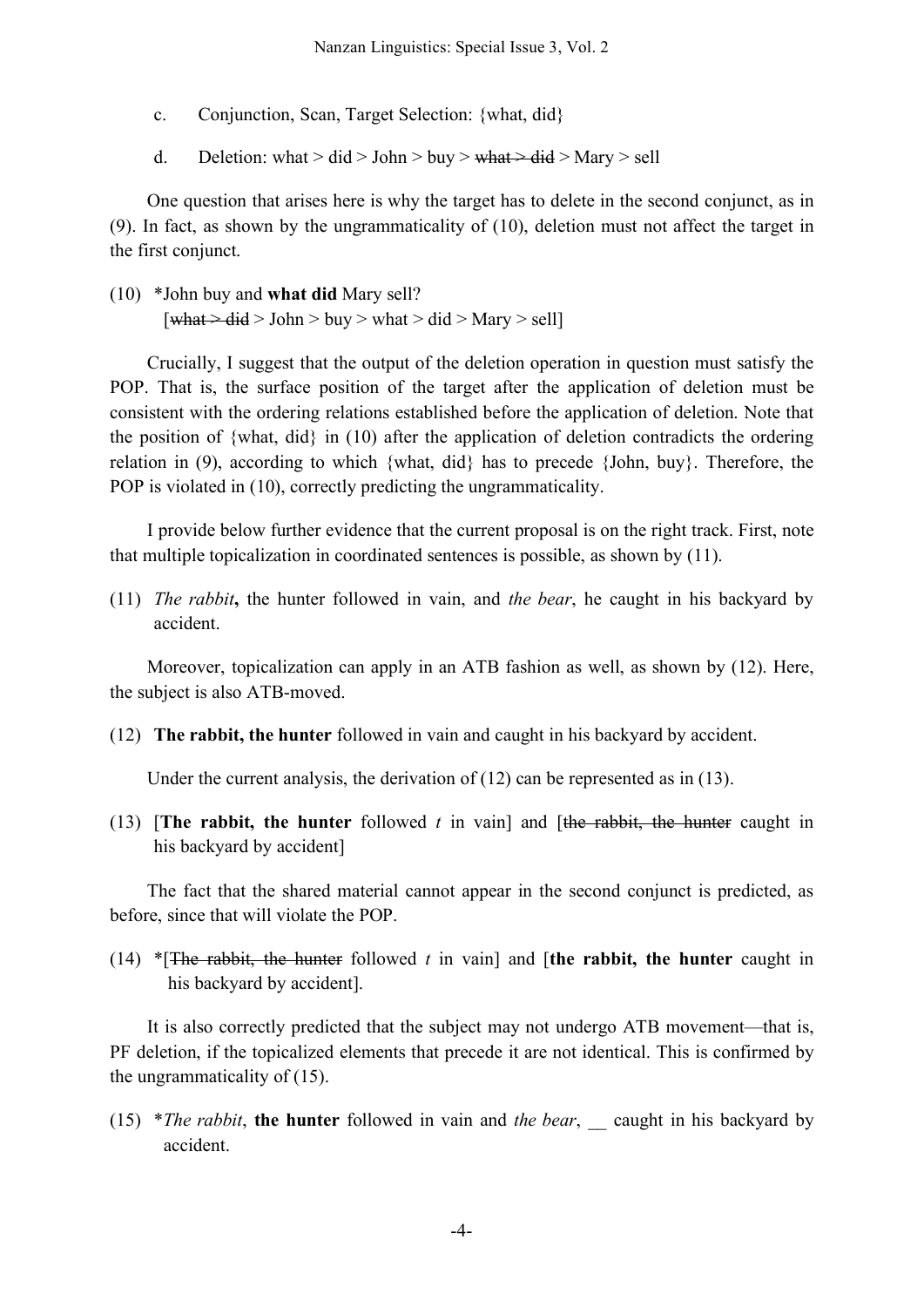Note that before the application of deletion, the ordering relations in (16) are established.

(16) a. First Conjunct: the rabbit > the hunter > followed > in vain

b. Second Conjunct: the bear  $>$  the hunter  $>$  caught  $>$  in his backyard  $>$  by accident

However, after the application of deletion, the position of the shared material {the, hunter} is not consistent with the ordering relation in (16), according to which {the, hunter} must follow {the, bear}. Therefore, the derivation of (15) is ruled out by a violation of the POP.

## **3. Lower Copy Pronunciation**

In this section, I will summarize the basic patterns of MWF in some Slavic languages and also Bošković's (2001, 2002) analysis of lower copy pronunciation (see also Bobaljik 1995, 2002, Franks 1998).

First, it is well-known that wh-phrases must all undergo fronting in languages like Bulgarian, Romanian, Russian, and Serbo-Croatian (Rudin 1988, Richards 1997, Stjepanović 1999, Pesetsky 2000, Bošković 2002, among many others). <sup>5</sup> This is illustrated below. (The data in (17)-(19) are from Bošković 2002:355.)

|  | who what buys          | $(17)$ a. <b>Ko</b> šta kupuje? (SC)                   |  |
|--|------------------------|--------------------------------------------------------|--|
|  | b. $*Ko$ kupuje šta?   |                                                        |  |
|  |                        | $(18)$ a. Koj kakvo e kupil? (B)<br>who what is bought |  |
|  | b. *Koj e kupil kakvo? |                                                        |  |
|  | who what bought        | $(19)$ a. <b>Kto čto</b> kupil? $(Ru)$                 |  |
|  | b. $*$ Kto kupil čto?  |                                                        |  |
|  | who what buys          | (20) a. <b>Cine ce</b> cumpără? (Ro)                   |  |

<sup>&</sup>lt;sup>5</sup> There is some controversy regarding the precise landing site of multiple wh-fronting. For ease of exposition, I will simply assume that wh-phrases in these languages move to CP. See Bošković 2002 for further discussion and references.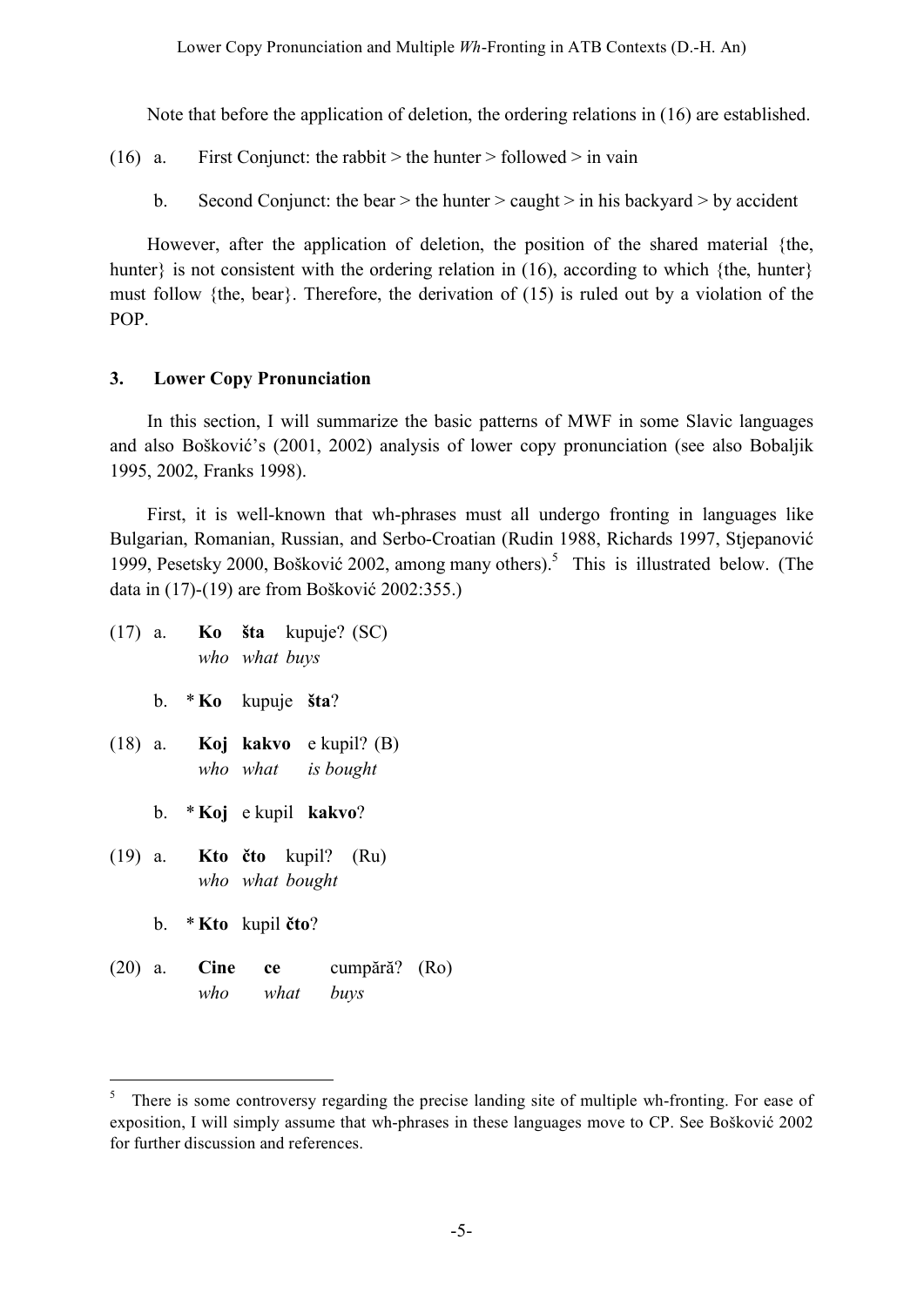#### b. \* **Cine** cumpără **ce**?  $ce<sup>26</sup>$

Interestingly, there are contexts where multiple wh-fronting (MWF) is systematically disallowed in the languages in question. This is illustrated below. (The data in (21)-(24) are from Bošković 2002:364-365.)

|  | $(21)$ a. Sta uslovljava šta? (SC)<br>what conditions what                          |  |
|--|-------------------------------------------------------------------------------------|--|
|  | b. $* \, \text{Sta}$ sta uslovljava?                                                |  |
|  | (22) a. <b>Kakvo</b> obuslavlja kakvo? (B)<br>what conditions what                  |  |
|  | b. * Kakvo kakvo obuslavlja?                                                        |  |
|  | $(23)$ a. $\check{C}$ to obuslovilo $\check{c}$ to? $(Ru)$<br>what conditioned what |  |
|  | b. $*\check{C}$ to čto obuslovilo?                                                  |  |
|  | $(24)$ a. Ce precede ce? $(Ro)$<br>what precedes what                               |  |
|  | b. * Ce ce precede?                                                                 |  |

It is important to notice that there is a shared property in (21)-(24), which is absent in  $(17)-(20)$ . That is, in  $(21)-(24)$ , the relevant wh-phrases have the same phonological form, i.e., they are homophonous. Given this, the generalization is that MWF is obligatory except when the wh-phrases are homophonous. In the latter case, one of the wh-phrases has to stay in-situ.

Given this generalization, Bošković (2001, 2002b) argues that the languages in question have a PF constraint that disallows a sequence of homophonous wh-phrases.<sup>7</sup> (I will call this PF constraint *the what-what filter* for convenience.) Note that the standard assumption is that pronouncing the highest copy of a non-trivial chain is preferred (Chomsky 1993, 1995, Nunes 1995, 2004). Following Franks (1998), Bošković argues that this preference can be overridden, i.e., a lower copy can be pronounced, iff this is necessary to avoid a PF violation—that is, a violation of the *what-what* filter (see also Bobaljik 1995, 2002 for discussion on lower copy pronunciation). On Bošković's analysis, the derivation of (21) proceeds as in (25). First, MWF applies normally, as in (25). If the structure surfaces as is, the *what-what* filter will be violated, as shown in (25), since the sentence contains a sequence of

I ignore the speaker variation regarding the status of (20b) for ease of exposition.

Many languages have similar constraints that disallow sequences of homophonous elements. See Billings and Rudin 1996 and Bošković 2001:102-103, fn.6 for relevant discussion and references.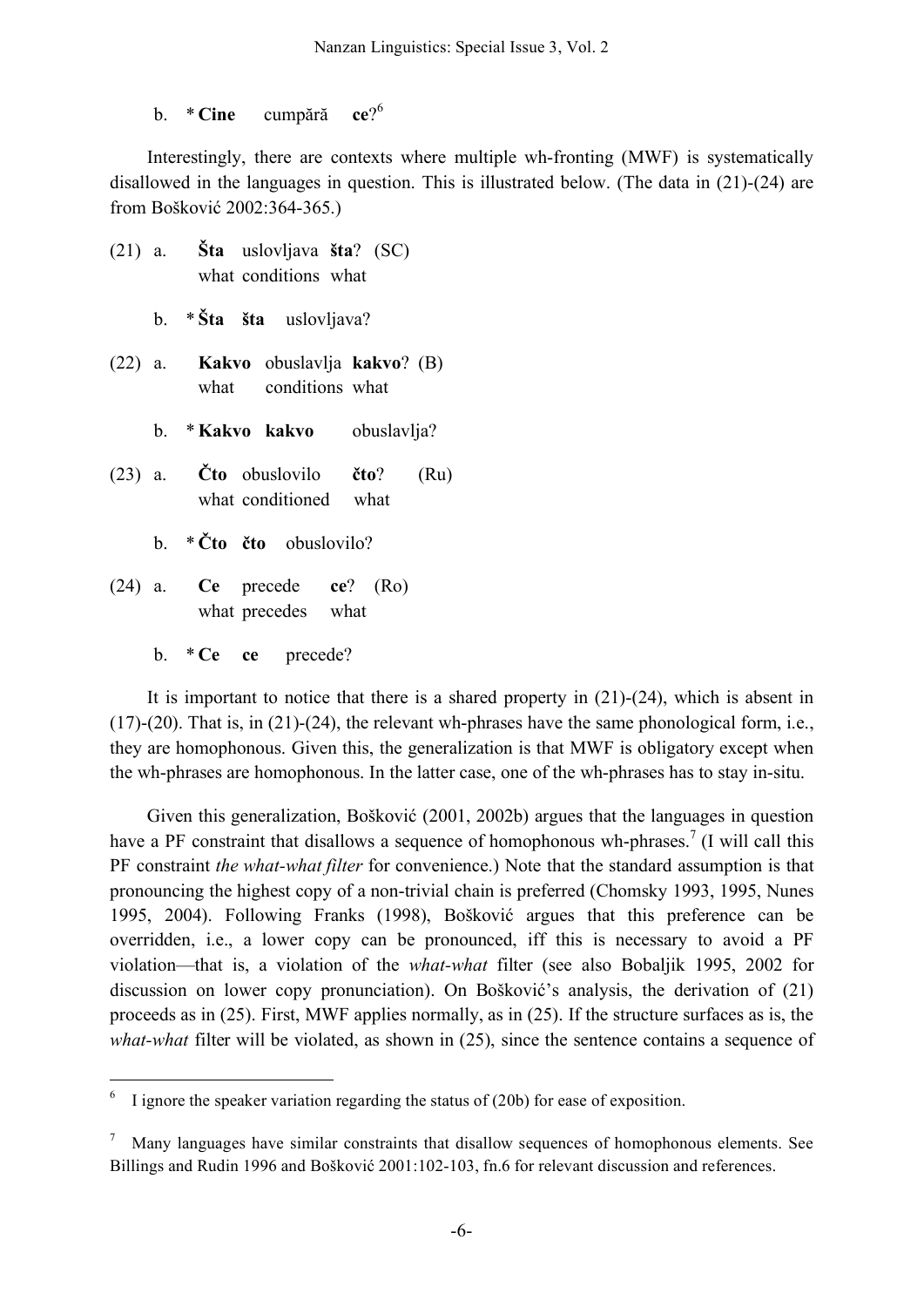homophonous wh-phrases. To avoid this PF violation, pronunciation of a lower copy is allowed, as in (25), correctly deriving the surface form of (21).

| $(25)$ a. |                | $\left[\begin{smallmatrix}C_{P} & \check{S} & \check{S} & \check{S} & \check{S} & \check{S} & \check{S} & \check{S} & \check{S} & \check{S} & \check{S} & \check{S} & \check{S} & \check{S} & \check{S} & \check{S} & \check{S} & \check{S} & \check{S} & \check{S} & \check{S} & \check{S} & \check{S} & \check{S} & \check{S} & \check{S} & \check{S} & \check{S} & \check{S} & \check{S} & \check{S} & \check{S} & \check{S} & \check{S} & \check{S} & \check{$ |  |                                                                                                                                            |
|-----------|----------------|--------------------------------------------------------------------------------------------------------------------------------------------------------------------------------------------------------------------------------------------------------------------------------------------------------------------------------------------------------------------------------------------------------------------------------------------------------------------|--|--------------------------------------------------------------------------------------------------------------------------------------------|
|           |                |                                                                                                                                                                                                                                                                                                                                                                                                                                                                    |  | b. $\ast$ [ <sub>CP</sub> sta sta <sub>i</sub> [ <sub>TP</sub> uslovljava sta <sub>i</sub> ]] $\Rightarrow$ $\ast$ <i>what-what filter</i> |
|           | $\mathbf{c}$ . | $\lceil_{\text{CP}}$ šta $\frac{\xi_1}{\xi_2}$ $\lceil_{\text{TP}}$ uslovljava šta <sub>i</sub> ]] $\Rightarrow$ $\forall$ <i>what-what filter</i>                                                                                                                                                                                                                                                                                                                 |  |                                                                                                                                            |

An important point in this account is that MWF applies in a normal fashion in all the sentences in (21)-(24). In other words, all the wh-phrases actually undergo "overt" whfronting in these sentences. The in-situ-ness of the lower wh-phrase is therefore only apparent, sanctioned by a low level PF constraint. As evidence for this claim, Bošković points out that the in-situ wh-phrase can license a parasitic gap, as shown by (26).

| (26) | Ce precede ce fără                              |  | $\overline{\mathbf{a}}$ and $\overline{\mathbf{a}}$ | influenteze $e$ ? (Ro) |  |
|------|-------------------------------------------------|--|-----------------------------------------------------|------------------------|--|
|      | what precedes what without SUBJ.PART influences |  |                                                     |                        |  |
|      | 'What precedes what without influencing?'       |  |                                                     |                        |  |

Note that parasitic gaps are only licensed by overt wh-movement, as shown by (27). Therefore, if the lower wh-phrase in (26) did not undergo overt wh-fronting, it would be mysterious how the parasitic gap can be licensed in (26) (Cf. (27)).

- (27) a. \* What precedes **what** without influencing *e* ?
	- b. **What** does it precede without influencing *e* ?

# **4. ATB Multiple Wh-Fronting**

Given this background, we are now ready to examine the patterns of MWF in ATB contexts. Consider the data below.

| (28) |         |           |                                           |  | Ko šta razbija i uništava?<br>who what is-breaking and is-destroying | (SC)           |                  |     |
|------|---------|-----------|-------------------------------------------|--|----------------------------------------------------------------------|----------------|------------------|-----|
|      |         |           | 'Who is breaking and destroying what?'    |  |                                                                      |                |                  |     |
| (29) |         | Koj kakvo | who what took from library                |  | vze ot bibliotekata i                                                | and            | pročete?<br>read | (B) |
| (30) | Kto čto |           | slomal i budet<br>who what broke and will |  | destroy                                                              | razrušat? (Ru) |                  |     |

 <sup>8</sup> Irrelevant details, e.g., the lower copy of the first *<sup>š</sup>ta*, are omitted.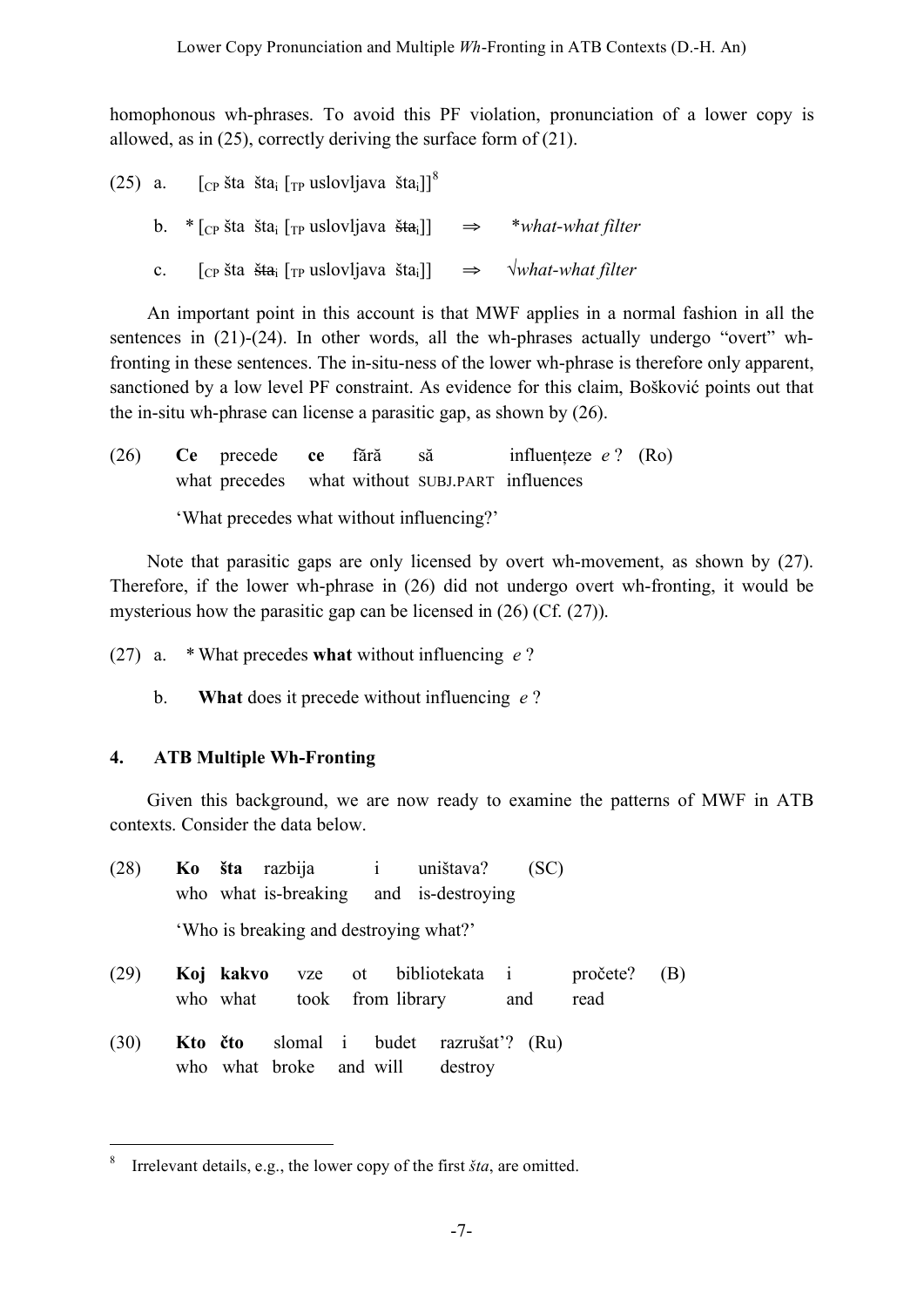|  |  |  | $(31)$ Cine ce a spart si a distrus? (Ro) |
|--|--|--|-------------------------------------------|
|  |  |  | who what has broken and has destroyed     |

The data in (28)-(31) show that MWF is possible in an ATB fashion. On the deletion analysis of ATB constructions, the derivation of these sentences proceeds as in (32).

(32) a. First conjunct: cine > ce > a spart  $\Rightarrow$  *MWF* 

b. Second conjunct: cine > ce > a distrus  $\Rightarrow$  *MWF* 

c. Conjunction, Scan, Target Selection: {*Cine, ce*}

d. Deletion: cine > ce > a spart >  $\overline{e}$  ine >  $\overline{e}$  > a distrus  $\Rightarrow$  *Deletion/ATB* (= (31))

In each conjunct, MWF applies normally. When the conjuncts are conjoined, the target of deletion is determined under identity, and deletion applies to it in a way that conforms to the POP, correctly deriving the surface form of the sentence in (31)**.**

#### **5. Lower Copy Pronunciation and ATB Multiple** *Wh***-Fronting**

Let us now examine the patterns of lower copy pronunciation in ATB MWF contexts based on a set of novel data given below.

|  | $(33)$ a. * <b>Šta šta</b> ruši i uništava? $(SC)$<br>what what is-breaking and is-destroying |
|--|-----------------------------------------------------------------------------------------------|
|  | b. Šta ruši i uništava šta?                                                                   |
|  | (34) a. ?* Kakvo kakvo udari i izgori? (B)<br>what what broke and destroyed                   |
|  | b. Kakvo udari i izgori kakvo                                                                 |
|  | $(35)$ a. ?* Čto čto slomal i budet razrušat? (Ru)<br>what what broke and will destroy        |
|  | b. Čto slomalo i budet razrušať čto?                                                          |
|  | $(36)$ a. ${}^*Ce$ ce a spart și a distrus? (Ro)<br>what what has broken and has destroyed    |
|  | b. Ce a spart și a distrus ce?                                                                |

Note that when the wh-phrases are homophonous in coordinated sentences, one whphrase appears in the initial position of the first conjunct, while the other goes all the way down to the end of the second conjunct. This peculiar distribution is correctly predicted by the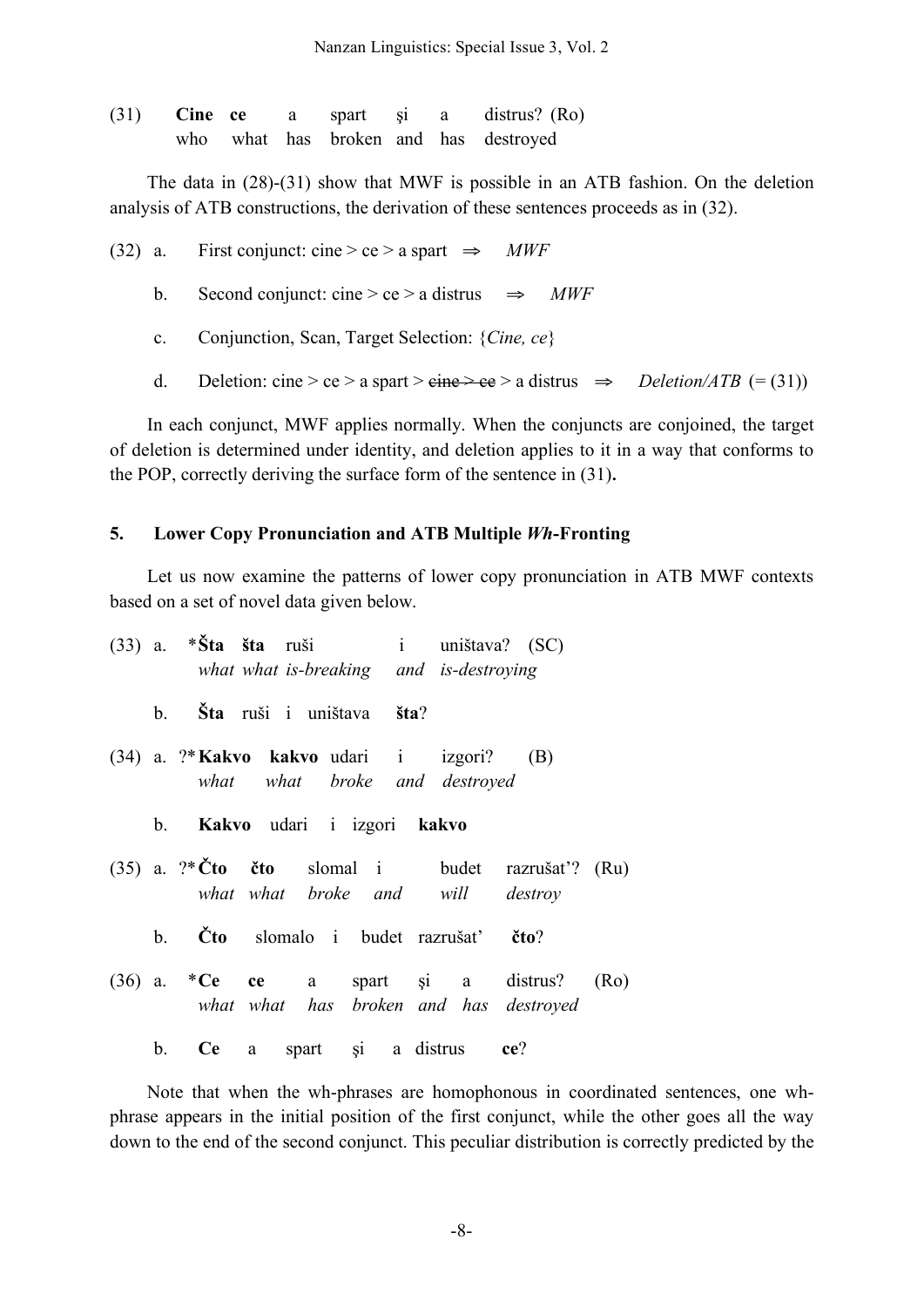#### Lower Copy Pronunciation and Multiple *Wh*-Fronting in ATB Contexts (D.-H. An)

current analysis. The derivation of the grammatical sentences in (33)-(36) is given in (37).

|  | (37) a. [Ce <sub>s</sub> ce <sub>o</sub> a spart] și [ce <sub>s</sub> ce <sub>o</sub> a distrus] $\Rightarrow$ <i>MWF</i>                            |  |
|--|------------------------------------------------------------------------------------------------------------------------------------------------------|--|
|  | b. [Ce <sub>s</sub> a spart ce <sub>o</sub> ] si [ce <sub>s</sub> a distrus ce <sub>o</sub> ] $\Rightarrow$ <i>The what-what filter</i> <sup>9</sup> |  |
|  | c. [Ce <sub>s</sub> a spart $ee_0$ ] și [ $ee_5$ a distrus $ce_0$ ] $\Rightarrow$ <i>Deletion/ATB</i> (= (36))                                       |  |

How F&P's CL captures this derivation should now be straightforward. For instance, for *ce*s, applying deletion in the second conjunct is the only way to be consistent with the ordering relations in (38) and (38). On the other hand, for *ce*o, applying deletion in the first conjunct is the only way that is consistent with both (38) and (38).

- (38) a. First conjunct:  $ce_s > a$  spart  $> ce_o$ 
	- b. Second conjunct:  $ce_s > a$  distrus  $> ce_o$

Given this, the prediction is that the in-situ wh-phrase will not be allowed to appear in the first conjunct, since in that position, the in-situ wh-phrase will necessarily contradict the ordering relation established internally to the second conjunct (see the position of  $ce<sub>o</sub>$  in (38)). This prediction is borne out by the ungrammaticality of the sentences in (39).

|  | (39) a. *Kakvo udari kakvo i izgori? $(B)$ <sup>10</sup> |                               |  |                                                                                 |  |
|--|----------------------------------------------------------|-------------------------------|--|---------------------------------------------------------------------------------|--|
|  |                                                          | what broke what and destroyed |  |                                                                                 |  |
|  |                                                          |                               |  | b. ??Ce a spart ce și a distrus? (Ro)<br>what has broken what and has destroyed |  |

 $10$  There seems to exist an apparent exception, where the in-situ wh-phrase appears in the first conjunct.

|  |  |  | (i) $a(?)\tilde{C}$ to slomalo čto i razrušilo?<br>what broke what and destroved | (Ru) |
|--|--|--|----------------------------------------------------------------------------------|------|
|  |  |  | b. Šta ruši šta i uništava?<br>what is-breaking what and is-destroying           | (SC) |

However, Željko Bošković (p.c.) and Natasha Fitzgibbons (p.c.) note that a pause must clearly appear after the first conjunct in (i), unlike in (33b) and (35b). Given this, I assume that the apparent second conjunct in (i) is an afterthought, which is not coordinated with the preceding clause. In other words, I assume that the sentences in (i) are not a genuine instance of ATB construction.

 <sup>9</sup> An implicit assumption here is that the *what-what* filter is part of the linearization process in the languages in question, given that it deals with the linear position of the relevant wh-phrases. Therefore, the POP applies to the outcome of the *what-what* filter.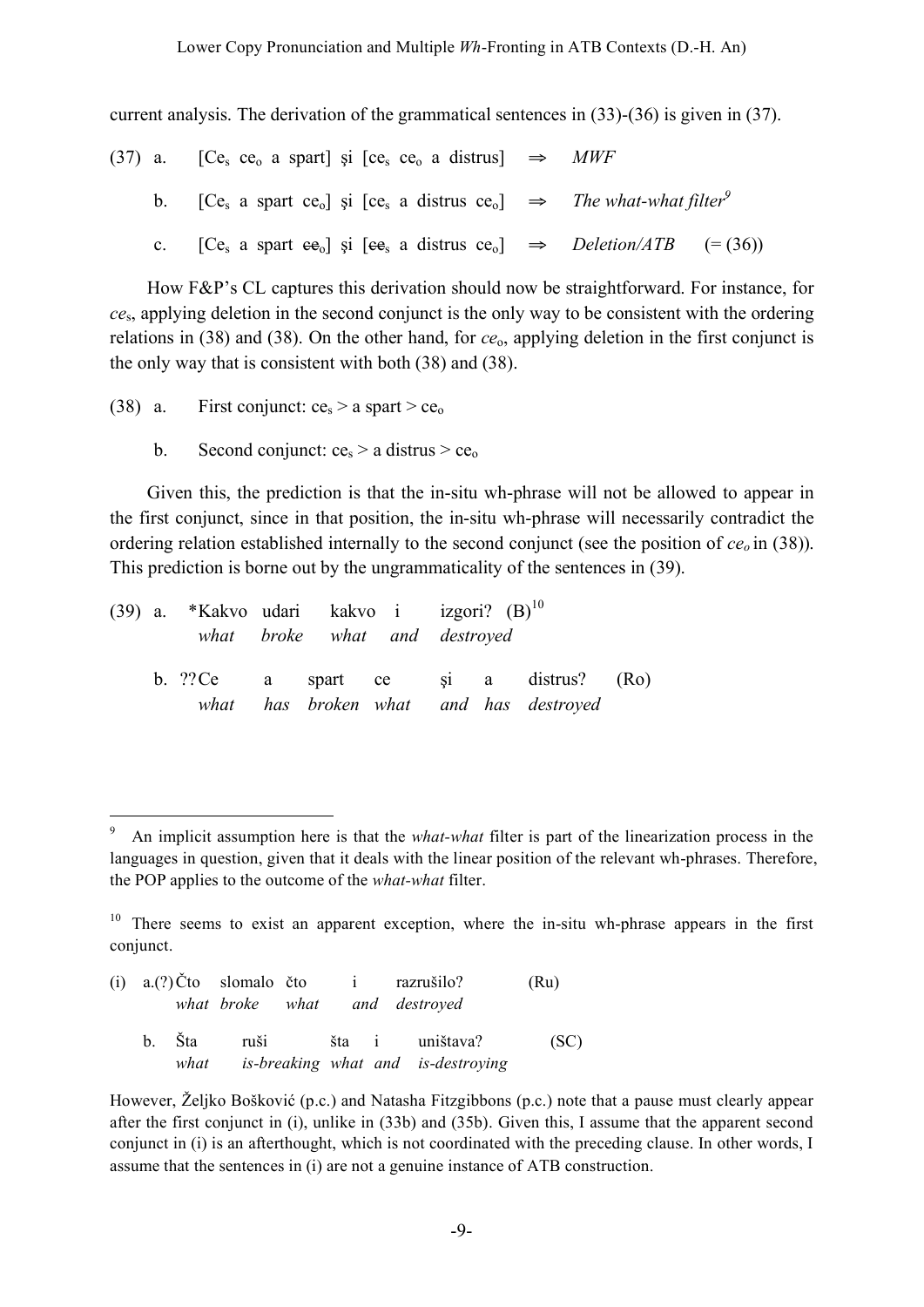## **6. Extension: Right Node Raising**

I argue in this section that the current analysis can be extended to capture the peculiar distribution of the shared material in RNR constructions as well. Without going into details, I adopt here a PF deletion analysis of RNR, according to which an RNR sentence like (40) is derived as in  $(41)$ .<sup>11</sup>

- (40) Tom believes, and John suspects, **that Einstein is from Mars**.
- (41) [Tom believes that Einstein is from Mars] and [John suspects **that Einstein is from Mars**]

## **6.1. The Distribution of the Shared Material in RNR**

First, the shared material in RNR can only appear in the final conjunct, as shown in (42). Under the deletion analysis of RNR, this means that deletion should affect all and only nonfinal conjuncts, i.e., deletion must not affect the final conjunct, as shown in (43).

- (42) a. Tom believes, Mary suspects, and John denies, **that Einstein is from Mars**.
	- b. \*Tom believes, **that Einstein is from Mars**, Mary suspects, and John denies.
	- c. \*Tom believes, Mary suspects, **that Einstein is from Mars**, and John denies.
- (43) a. [first conjunct] [target] [second conjunct] [target] [third conjunct] [target]
	- b. \* [first conjunct] [target] [second conjunct] [target] [third conjunct] [target]
	- c. \*[first conjunct] [target] [second conjunct] [target] [third conjunct] [target]

Second, the shared material must form an unbroken string, as shown by the contrast in (44). This is also schematically represented in (45).

|  |  | $(44)$ a. *Lydia-nun<br>L-top |  | ppang-ul<br>bread-acc   |                               | and  | kuliko (Korean) |  |
|--|--|-------------------------------|--|-------------------------|-------------------------------|------|-----------------|--|
|  |  | Nina-nun Ana-ka               |  |                         | bap-ul mekess-tako malhaessta |      |                 |  |
|  |  | $N$ -ton                      |  | A-nom rice-acc ate-comp |                               | said |                 |  |

'Lydia (said that Ana ate) bread and Nina said that Ana ate rice.'

<sup>&</sup>lt;sup>11</sup> In the literature, basically three different approaches exist regarding RNR constructions: ATB movement (Ross 1967, Sabbagh 2003), multiple dominance (McCawley 1982, Wilder 1999, 2001, Abels 2003, Chung 2004, Park 2005), and PF deletion (Wexler and Culicover 1980, van Oirsouw 1987, Swingle 1993, Wilder 1994, 1997, Hartmann 2000, Abels 2003, Mukai 2003, Bošković 2004, te Velde 2005, Ha 2006, An 2007). I refer the reader to An 2007 for extensive arguments for the PF deletion analysis of RNR.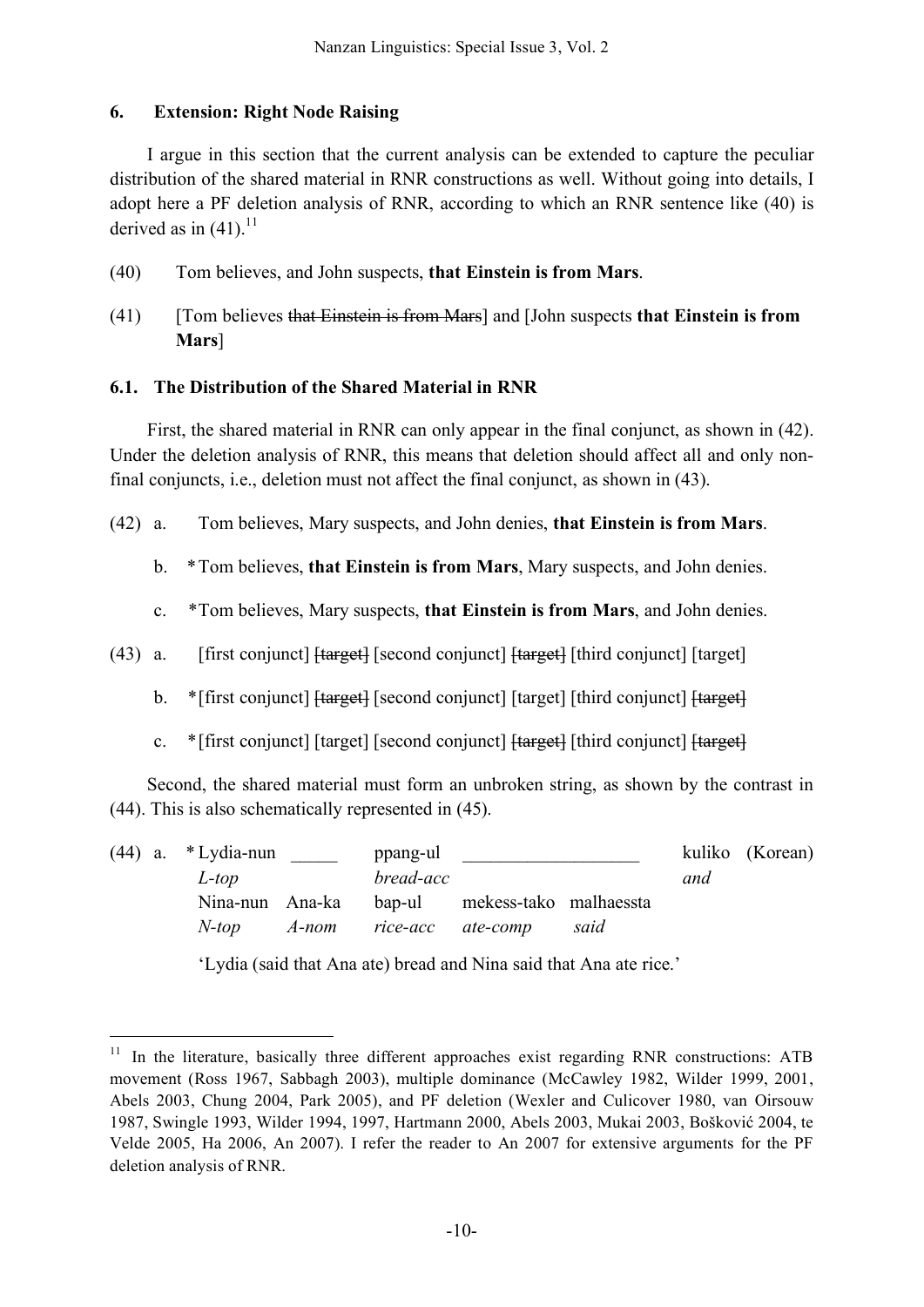| b. Lydia-nun Ana-ka |  |                                                |      | kuliko |
|---------------------|--|------------------------------------------------|------|--------|
| $L$ -top $A$ -nom   |  |                                                |      | and    |
|                     |  | Nina-nun Tomo-ka bap-ul mekess-tako malhaessta |      |        |
|                     |  | N-top T-nom rice-acc ate-comp                  | said |        |
|                     |  |                                                |      |        |

'Lydia (said that) Ana (ate rice) and Nina said that Tomo ate rice.'

## (45) \*[A B 1 C 2] & [D E **1** F **2**]

Third, the deleted string, i.e., the shared material, must occupy the edge of its conjunct, as shown by the contrast in (46). This is also schematically represented in (47).

|  |  | (46) a. *Tomo-nun Lydia-ka |  |                                                           | ssessta | kuliko |
|--|--|----------------------------|--|-----------------------------------------------------------|---------|--------|
|  |  | T-top L-nom                |  |                                                           | wrote   | and    |
|  |  |                            |  | Nina-nun Ana-ka pang-eyse chayk-ul ilkess-tako malhayssta |         |        |
|  |  |                            |  | N-top A-nom room-at book-acc read-comp                    | said    |        |

'Tomo wrote (that) Lydia (read a book in the room) and Nina said that Ana read a book in the room.'

| b. Tomo-nun Lydia-ka |  |                                                           | kuliko |
|----------------------|--|-----------------------------------------------------------|--------|
| T-top L-nom          |  |                                                           | and    |
|                      |  | Nina-nun Ana-ka pang-eyse chayk-ul ilkess-tako malhayssta |        |
|                      |  | N-top A-nom room-at book-acc read-comp said               |        |

'Tomo (said that) Lydia (read a book in the room) and Nina said that Ana read a book in the room.'

# $(47)$  \*[A B  $\pm$  2 C] & [D E 1 2 F]

I will show below that the current analysis can derive these properties by adopting F&P's CL.

## **6.2. Deriving RNR**

Let us first see why the fact that the shared material can only appear in the final conjunct. (48) schematically illustrates how an ordinary RNR sentence like (40) is derived.

- (48) a. First conjunct:  $A > B > 1 > 2 > 3$ 
	- b. Second conjunct:  $C > D > 1 > 2 > 3$
	- c. Conjunction, Scan, Target Selection: {1, 2, 3}
	- d. Deletion: A> B> 1> 2> 3> C> D> **1**> **2**> **3**

Note that the surface position of the shared material in (48) does not lead to a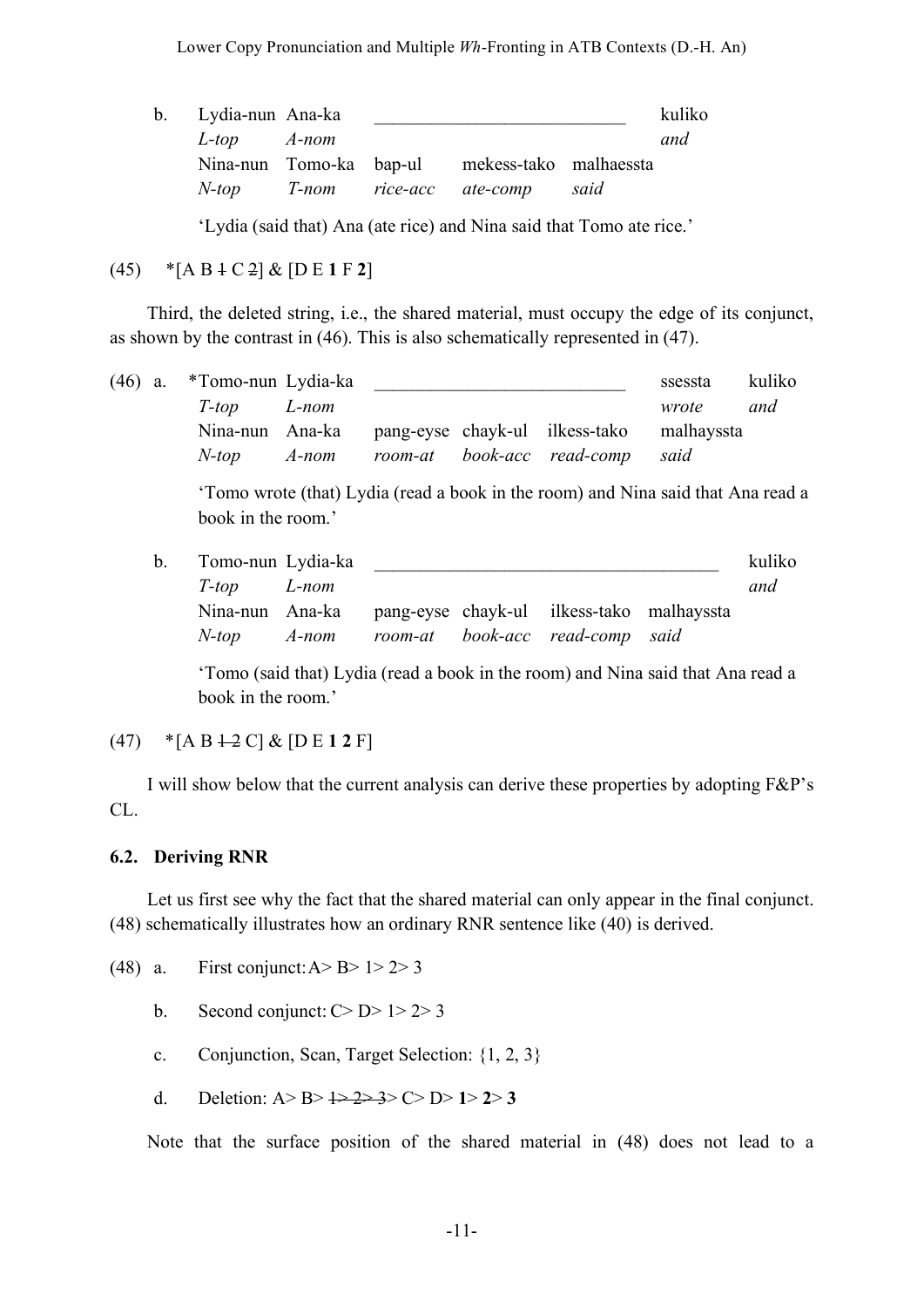contradiction with respect to (48) and (48). Note that if deletion affects the target in the final conjunct, as in (49), a contradiction arises with respect to (48). The ungrammaticality of (50) thus confirms this conclusion.

- (49) \*A> B> **1**> **2**> **3**> C> D> 1> 2> 3
- (50) \*Tom believes **that Einstein is from Mars** and John suspects.

This way, the current analysis derives the fact that the shared material in RNR must appear in the final conjunct.

Next, let us see how the current analysis derives the fact that the shared material must form an unbroken string. The derivation of the ungrammatical sentence in (44), repeated here as (51), is schematically represented in (52).

(51) \*Lydia-nun *ppang-ul* <u>\_\_\_\_\_\_\_\_\_\_\_\_\_\_\_\_\_</u> kuliko (Korean) *L-top bread-acc and* Nina-nun Ana-ka bap-ul mekess-tako malhaessta *N-top A-nom rice-acc ate-comp said*

'Lydia (said that Ana ate) bread and Nina said that Ana ate rice.'

- (52) a. First conjunct:  $A > B > 1 > C > 2$ 
	- b. Second conjunct:  $D > E > 1 > F > 2$
	- c. Conjunction, Scan, Target Selection: {1, 2}
	- d. Deletion: \*A> B> 1> C> 2> D> E> **1**> F> **2**

The output of (52) contradicts the ordering relation in (52), according to which 1 should precede C.<sup>12</sup>

Finally, let us see how the requirement that the shared material occupy the edge of its conjunct can be derived. I repeat the relevant example below as (53).

| (53) | *Tomo-nun Lydia-ka |  |                                                           | ssessta | kuliko |
|------|--------------------|--|-----------------------------------------------------------|---------|--------|
|      | T-top L-nom        |  |                                                           | wrote   | and    |
|      |                    |  | Nina-nun Ana-ka pang-eyse chayk-ul ilkess-tako malhayssta |         |        |
|      | $N$ -top $A$ -nom  |  | room-at book-acc read-comp                                | said    |        |

'Tomo wrote (that) Lydia (read a book in the room) and Nina said that Ana read a book in the room.'

<sup>&</sup>lt;sup>12</sup> Recall that applying deletion in the final conjunct always leads to an ordering contradiction, as discussed based on (48)-(50). Therefore, deleting the target in the second conjunct in (52) will not do any good.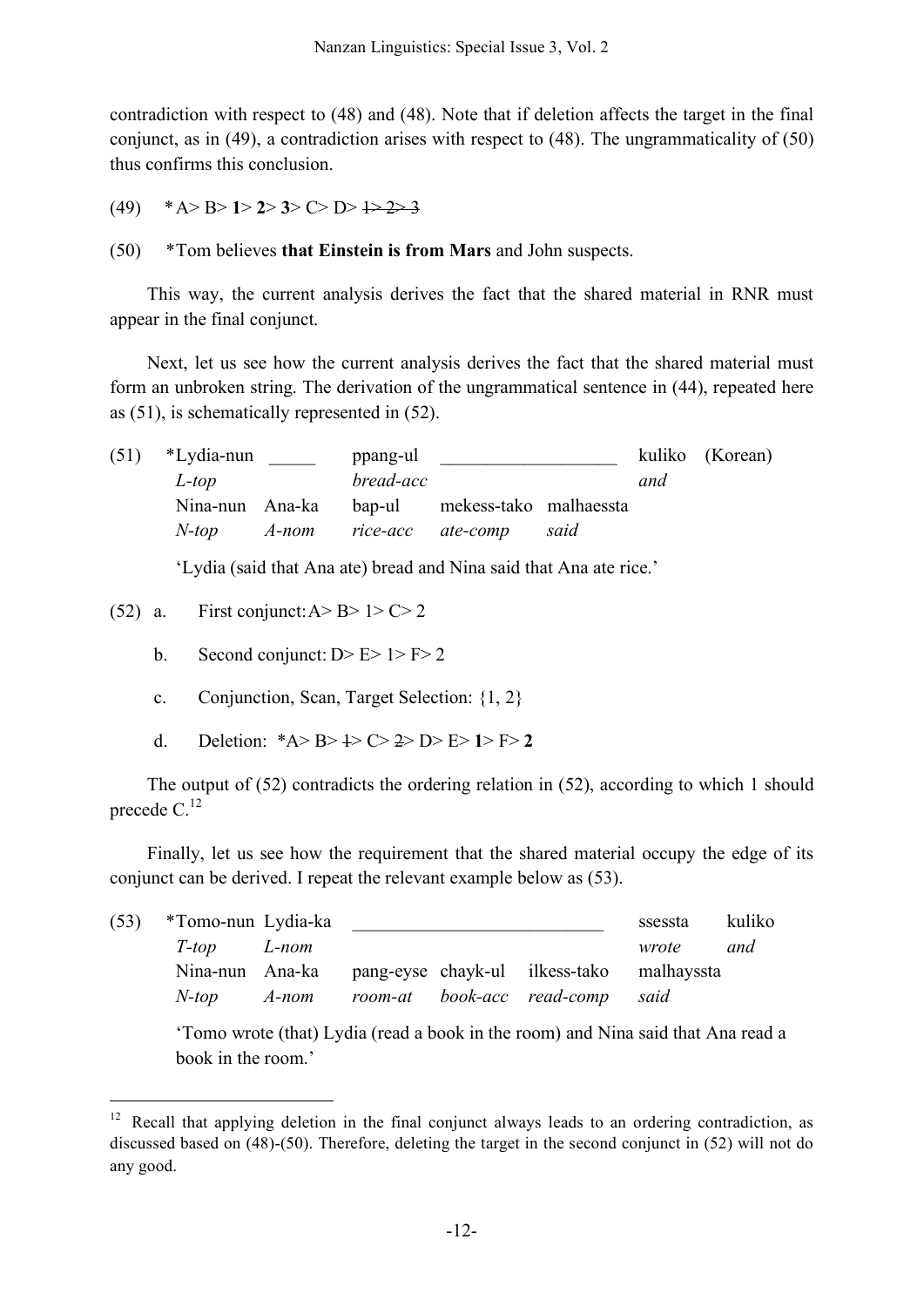The derivation of (53) proceeds as in (54).

- (54) a. First conjunct:  $A > B > 1 > 2 > C$ 
	- b. Second conjunct:  $D > E > 1 > 2 > F$
	- c. Conjunction, Scan, Target Selection:{1, 2}
	- d. Deletion: \* A> B> 1> 2> C> D> E> **1**> **2**> F

The output of deletion in (54) contradicts the ordering relation in (54), according to which the shared material {1,2} must precede C. Therefore, the sentence is ruled out by a violation of the POP. Again, deleting the target in the second conjunct will not help, since it always leads to a violation of the POP.

I have argued in this section that the current analysis can be extended to capture the peculiar distribution of the shared material in RNR constructions as well.

#### **7. Conclusion**

I have argued in this paper that adopting F&P's CL allows us to *derive* several generalizations regarding the position of the shared material in ATB and RNR constructions. I have shown that the current analysis accounts for a set of novel data from some Slavic languages that involve lower copy pronunciation in ATB MWF contexts. In addition, the current analysis provides indirect support for the PF deletion analysis of ATB and RNR constructions in the sense that in explaining the properties examined above, the deletion analysis does not require any additional machinery, although its alternatives do.

#### **References**

- Abels, Klaus. 2003. Right Node Raising: Ellipsis or Across the Board Movement? In *Proceedings of NELS* 34, ed. by Keir Moulton and Matthew Wolf, 45-59. GLSA, Amherst.
- Agbayani, Brian and Ed Zoerner. 2003. A sideward movement approach to non-constituent deletion. Paper presented at WECOL 2003 University of Arizona, September.
- An, Duk-Ho. 2007. *Syntax at the PF interface: Prosodic mapping, linear order, and deletion*. Ph.D. dissertation. University of Connecticut, Storrs.
- Billings, Loren and Catherine Rudin. 1996. Optimality and superiority: A new approach to multiplewh ordering. In *Formal approaches to Slavic linguistics: The College Park meeting, (1994)* J. Toman (ed.), 35-60. Ann Arbor: Michigan Slavic Publications.
- Bobaljik, Jonathan David. 1995. *Morphosyntax: The syntax of verbal inflection*. Ph.D. dissertation. MIT.
- Bobaljik, Jonathan David. 2002. A-chains at the PF-interface: Copies and 'covert' movement. *Natural Language and Linguistic Theory* 20:197-267.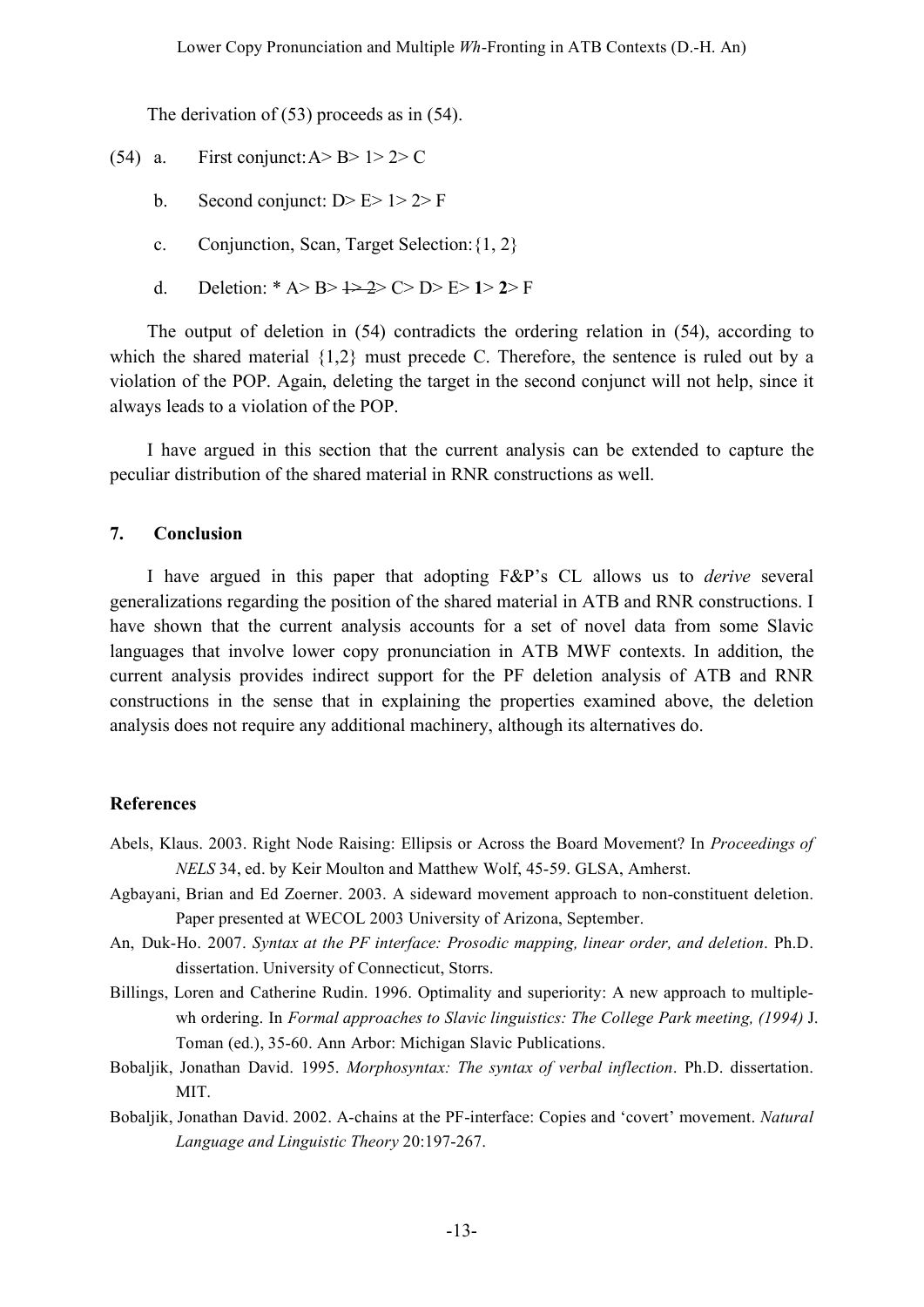- Bošković, Željko. 2001. *On the Nature of the Syntax-Phonology Interface: Cliticization and Related Phenomena*. Amsterdam: Elsevier.
- Bošković, Željko. 2002. On multiple wh-fronting. *Linguistic Inquiry* 33:351-383.
- Bošković, Željko. 2004. Two notes on right node raising. In *University of Connecticut Working Papers in Linguistics* 12, ed. Miguel Rodriguez Mondonedo and M. Emma Ticio, 13-24. Department of Linguistics, University of Connecticut, Storrs.
- Burton, Strang and Jane Grimshaw. 1992. Coordination and VP-internal subject. *Linguistic Inquiry* 23:305-313.
- Chomsky, Noam. 1993. A minimalist program for linguistic theory. In *The view from building 20: Essays in honor of Sylvain Bromberger*, ed. by Kenneth Hale and Samuel Jay Keyser, 1-52. Cambridge, Mass.: MIT Press.
- Chomsky, Noam. 1995. *The minimalist program*. Cambridge, Mass.: MIT Press.
- Chomsky, Noam. 2000. Minimalist inquiries. In *Step by step: Essays on minimalist syntax in honor of Howard Lasnik*, ed. Roger Martin, David Michaels, and Juan Uriagereka, 53-87. Cambridge, Mass.: MIT Press.
- Chomsky, Noam. 2001. Derivation by phase. In *Ken Hale: A life in language*, ed. Michael Kenstowicz, 1-52. Cambridge, Mass.: MIT Press.
- Chung, Dae-Ho. 2004. Multiple dominance analysis of Right Node Raising. *Language Research* 40:791-812.
- Citko, Barbara. 2003. Parallel Merge and across-the-board wh-movement. Ms. University of Connecticut.
- Citko, Barbara. 2005. On the nature of Merge: External Merge, Internal Merge, and Parallel Merge. *Linguistic Inquiry* 36:475-496.
- Fox, Danny. 2000. *Economy and semantic interpretation*. Cambridge, Mass.: MIT Press.
- Fox, Danny and David Pesetsky. 2005. Cyclic linearization of syntactic structure. *Theoretical Linguistics* 31:1-45.
- Franks, Steven. 1998. Parameters of Slavic morphosyntax revisited: A minimalist retrospective. In *Formal approaches to Slavic linguistics: The Connecticut meeting,* 1997, ed. Željko Bošković, Steven Franks and William Snyder, 134-165. Ann Arbor.: Michigan Slavic Publications.
- Goodall, Grant. 1983. A three-dimensional analysis of coordination. *CLS* 19, 146-154.
- Goodall, Grant. 1987. *Parallel structures in syntax: Coordination, causatives, and restructuring*. London: Cambridge University Press.
- Ha, Seungwan. 2006. Multiple dominance CAN'T, but PF-deletion CAN account for Right Node Raising. Paper presented at the 42nd Annual Meeting of the Chicago Linguistic Society, April.
- Hartmann, Katharina. 2000. *Right Node Raising and Gapping: Interface conditions on prosodic deletion*. Amsterdam: John Benjamins Publishing Company.
- Holmberg, Anders. 1999. Remarks on Holmberg's generalization. *Studia Linguistica* 53:1-39.
- Hornstein, Norbert and Jairo Nunes. 2002. On asymmetries between parasitic gap and across-theboard constructions. *Syntax* 5, 26-54.
- McCawley, James D. 1982. Parentheticals and discontinuous constituent structure. *Linguistic Inquiry* 13:91-106.